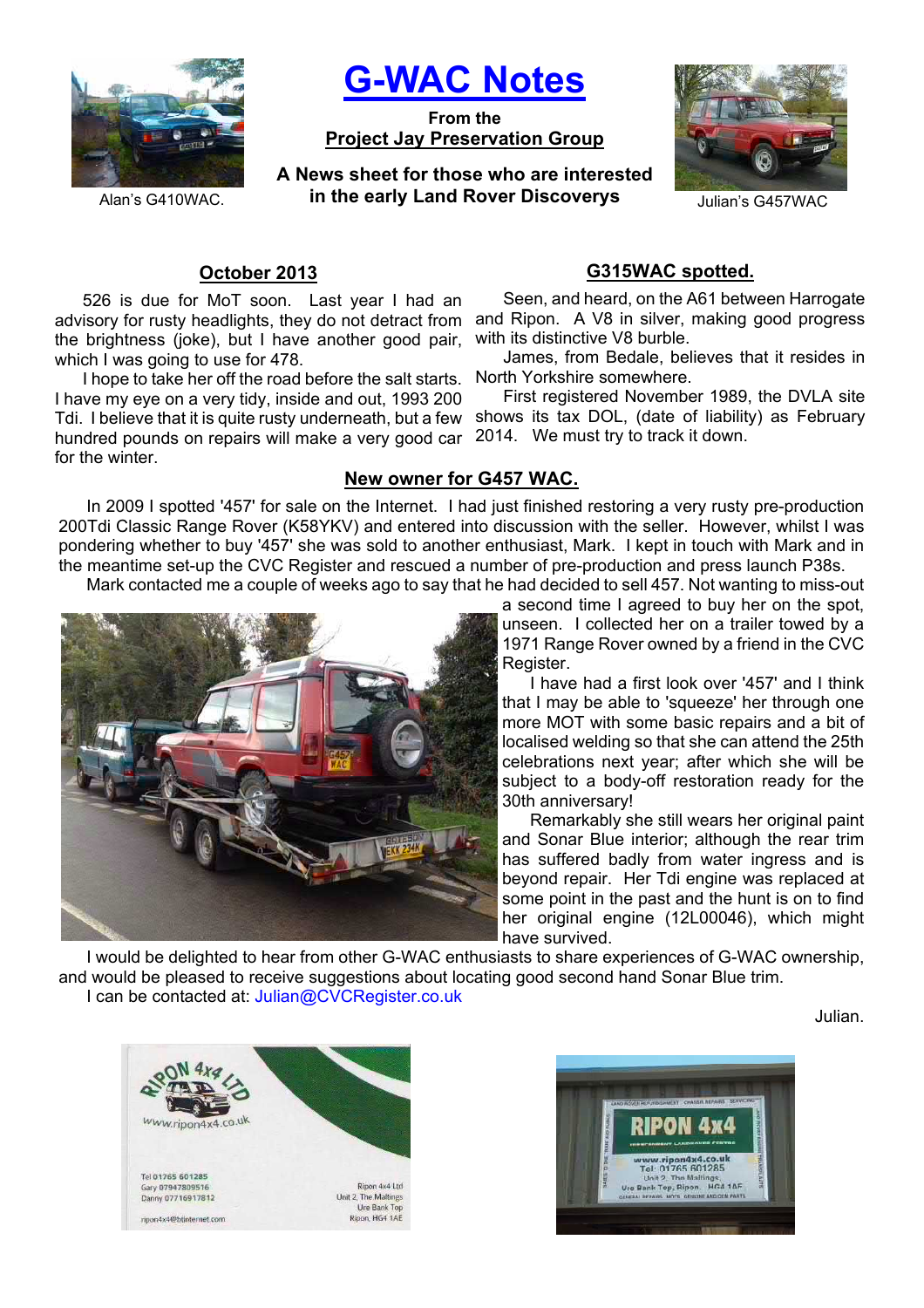## **New owner for G410 WAC**

I have recently bought 410 from Corin Messenger. I intend to get it back to as much as original spec as I can. It has the rot in all the right (wrong) places. I wish I could get rid of the Sonar Blue, as I hate it.



A donor vehicle has also been picked up for spares, a 200 Tdi 3-door. I want it for the interior for the most part, but if I can get another interior I may put it back on the road as well, but don't tell "her indoors" Alan.

#### **Discovery's 24th Birthday Weekend – Plymouth 11th – 13th October 2013**

For 2013 the format had changed little from last year as the idea was to replicate the launch by visiting the places that Land Rover Ltd. arranged for the launch in 1989, and this year was no exception.

55 Discoverys helped the Devon and Cornwall Section of the Discovery Owners Club celebrate the event, with vehicles attending from all over the country. Another G-WAC, G610 WAC, owned by Clive, enjoyed pride of place at the front of the Hoe, alongside Roy's G526 WAC.

Friday there was a green laning trip over Bodmin Moor where nine vehicles took part to head up to the North Cornwall Coast to Bude.



On Saturday Morning the group assembled on Plymouth Hoe with their Discoverys. At one o'clock the rolling birthday celebration moved off the Hoe and headed towards Mt. Edgcumbe via the Torpoint Ferry. This year as last, the ferry was booked for the party, and almost filled the deck.

Arriving at Mt. Edgcumbe, the estate looked resplendent with its trees in autumn colours. There was an hour spare to have a look around the grounds then at three forty five the party moved off for the Deer Park drive.

Saturday evening, the social/raffle/auction was a very pleasant affair. The carvery roast went down really well. Raffle tickets, plaques and stickers were sold. An auction was held, where a total of almost £1500 was raised for two charities.

Prizes and items for the raffle were donated from many companies.

On Sunday Morning at Tesco Lee Mill, most of the party met up again, from there they set off for the Steam Railway Station at Buckfastleigh. At the station there was a choice of things to do, including a ride on the Steam Train down to Totnes or visiting the adjacent Butterfly and Otter Sanctuary. Both were well worth visiting.

Sunday Afternoon at two o'clock the party moved off again in convoy for the last time of this Birthday Weekend.

The one-hour drive over to the Two Bridges Hotel was a treat, and they were blessed with sunshine all the way. On arrival at the hotel, Devon Cream Teas were on order and for those that had not had enough of sitting down, the Lounge was put aside for them to eat and to say their "Good Bye's".

Do visit www.discoverybirthdayparty.co.uk for a full list of donated items and photos from the weekend. Graham.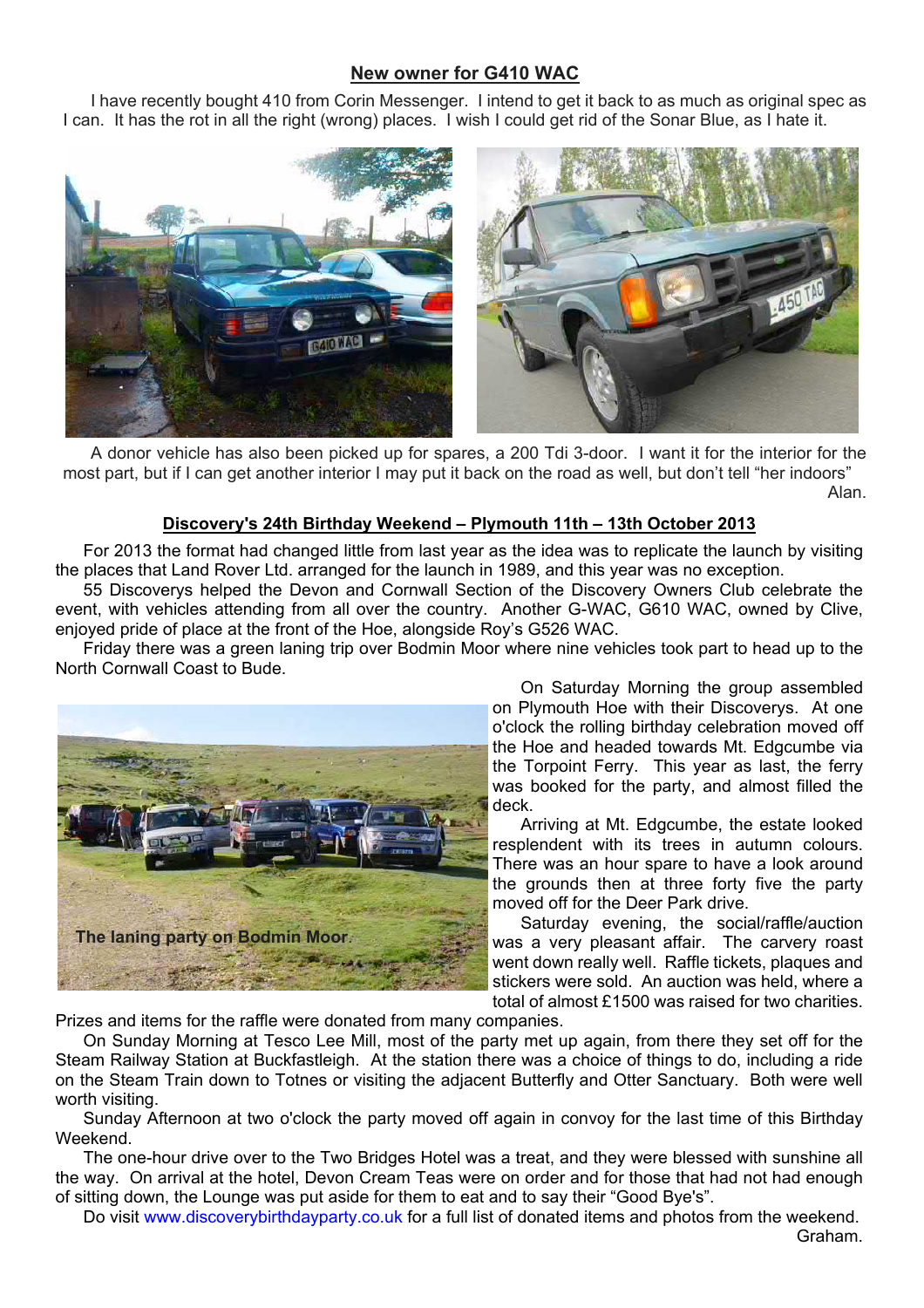## **The National Restoration Show, Stoneleigh Park 27th October 2013**

I have not been to a restoration show before and thought that it would be a good idea to show the pre pros to classic car enthusiasts. Over 70 copies of the Discovery Owners Club magazine, Discourse, were taken by the visitors.



Visitors were keen to hear the objects of the PJPG, and that membership entitles the members to have use of the cars. The insurance policy that we have with Peter James Insurance covers the members named on the policy to drive the cars.

 Gary, Graham and I thought that it was the ideal type of show for our purpose.

There is another show at the NEC next spring, and it may be another chance to display 513 when all the welding has been completed. Roy.

#### **PETER JAMES** INSURANCE.

772, Hagley Road West, Oldbury, West Midlands. B68 0PJ. Telephone: 0121 506 6040. www.peterjamesinsurance.co.uk



Graham drove EAC to the show, and Gary from Ripon 4x4 transported 513 on his car transporter. The stand was in a good position inside Hall D2, close to the Riley and Sunbeam stands. The space was a bit limited but with EAC being a left hand drive car, it was possible to place the cars close together and still open the drivers' doors without difficulty.

There was a lot of interest in the repairs that had already been carried out by Ripon 4x4. The bought in panels are a very good fit, and the hand made panels by Ripon 4x4 are neat and carefully welded in.

A number of clubs were carrying out maintenance work on their allotted stands, showing the visitors how to overhaul a cylinder head or relining drum brakes. The trade stands were selling maintenance items, oils. tools etc. and new leather upholstery trim could be made to order for any shape of seat.



## **G-WAC Notes on websites**

**xxxxxxxxxxxxxxxxxxxxxxxxxxxxxxxxxxxxxxxxxxxxxxxxxxxxxxxxxxxxxxxxxxxxxxxxxxxxxxxxxxxxxxxxxxxxx Home of the Project Jay Preservation Group**

> More articles on Graham's website, **www.g-wacdiscoverys.net grahambethell@virginmedia.com**

#### **xxxxxxxxxxxxxxxxxxxxxxxxxxxxxxxxxxxxxxxxxxxxxxxxxxxxxxxxxxxxxxxxxxxxxxxxxxxxxxxxxxxxxxxxxxxxx**

Brian Radford, of Northmead 4x4, is keeping up-to-date with a copy of the Notes on his website. All the back issues from the start in May 2007 are there.

He also has another website to advertise Classic Rallies and shows.

**www.northmead4x4.co.uk/gwac\_discoverys.htm**

www.northmead.co.uk



Compiled by Roy Preston. If anyone would like to contribute an article for these notes, or receive a copy, please email me at roy@g-wac.com or post your address to B R Preston, "Scawdel", Wormald Green, Harrogate, North Yorkshire, HG3 3PU. Phone 01765 677124. Mobile 07876 473714

Issue 75 October 2013